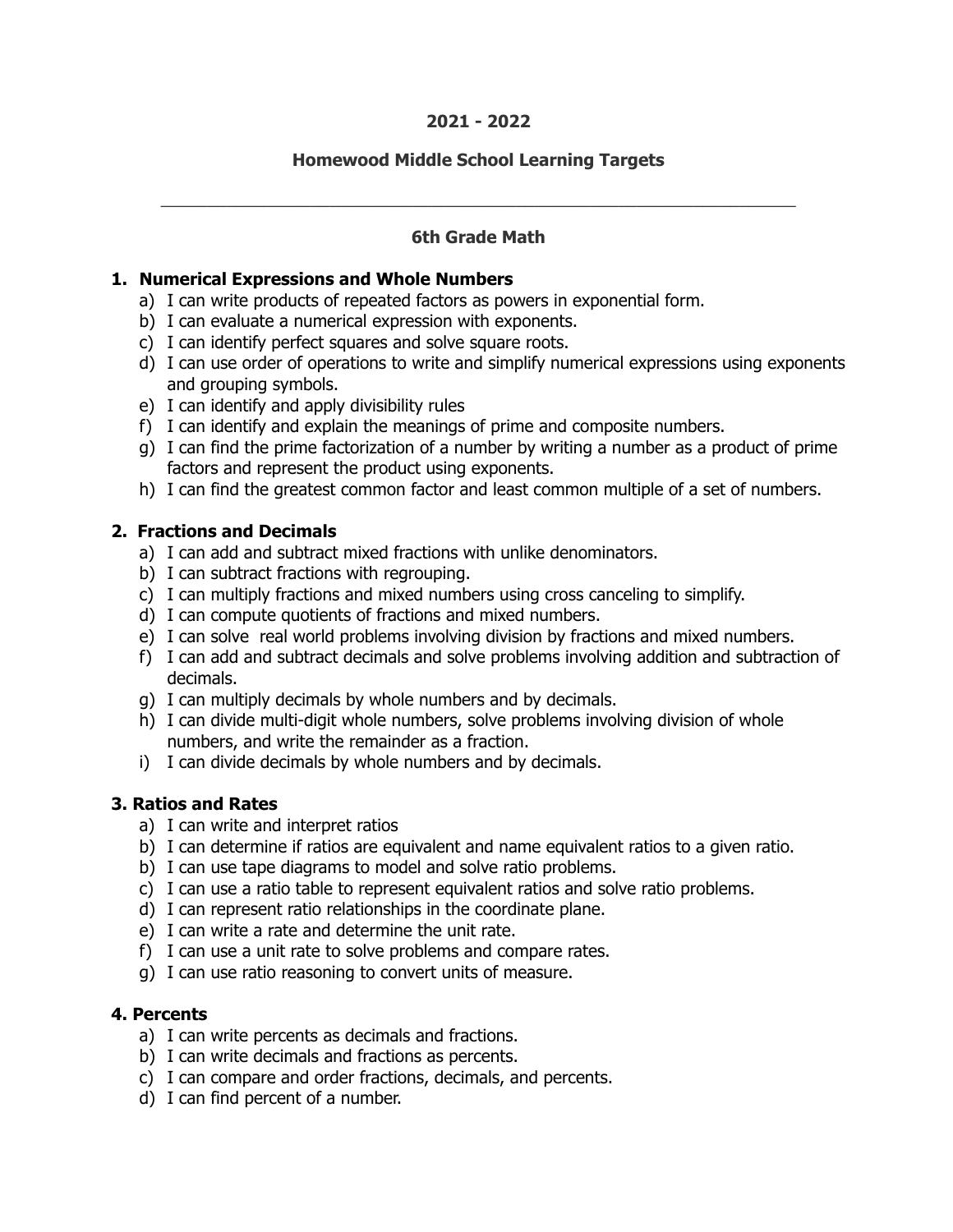e) I can find the whole give a part and the percent.

## **5. Algebraic Expressions and Properties**

- a) I can identify parts of an algebraic expression including variables, terms, and coefficients.
- b) I can evaluate an algebraic expression using substitution.
- c) I can read and write algebraic expressions.
- d) I can write and evaluate an algebraic expression for a real-life problem.
- e) I can identify equivalent expressions and apply properties to generate equivalent expressions.
- f) I can combine like terms using the distributive property.
- g) I can identify the greatest common factor of terms including variables.
- h) I can use the distributive property to factor numerical and algebraic expressions.

## **6. Equations**

- a) I can write one variable equations that represent real life problems.
- b) I can solve an addition equation using the inverse operation.
- c) I can solve a subtraction equation using the inverse operation.
- d) I can solve a multiplication equation using the inverse operation.
- e) I can solve a division equation using the inverse operation.
- f) I can write equations with two variables and analyze the relationship between the two quantities using tables, graphs, and equations.
	- I can write an equation for a function that gives the values in the table.
	- I can use an equation to find the value of y for the indicated value of x.
	- I can write solutions of equations as ordered pairs.
	- I can use a graph to find a y-value for the given x-value.
	- I can graph a function described by an equation.

#### **7. Area, Surface Area, and Volume**

- a) I can find the area and missing dimensions of parallelograms.
- b) I can find the area and missing dimensions of triangles
- c) I can find the area and missing dimensions of kites and trapezoids.
- d) I can find the area of composite figures by decomposing the figure into known shapes.
- e) I can find the number of faces, edges, and vertices of three dimensional figures.
- f) I can use nets to construct and identify three dimensional figures.
- g) I can use nets to find the surface area of prisms and pyramids.
- h) I can find the volume of a rectangular prism using a formula.
- i) I can find missing dimensions when given the volume of a rectangular prism.

#### **8. Integers, Inequalities, and the Coordinate Plane**

- a) I can understand that positive and negative numbers are opposites.
- b) I can understand key words that describe positive or negative numbers or gains.
- c) I can use positive and negative numbers to represent numbers in real-world situations.
- d) I can understand how to compare and order rational numbers.
- e) I can find and place integers and rational numbers on a number line.
- f) I can understand the concept of absolute value.
- g) I can understand how to use the absolute value to compare rational numbers.
- h) I can write, interpret, and explain rational numbers in real-world contexts.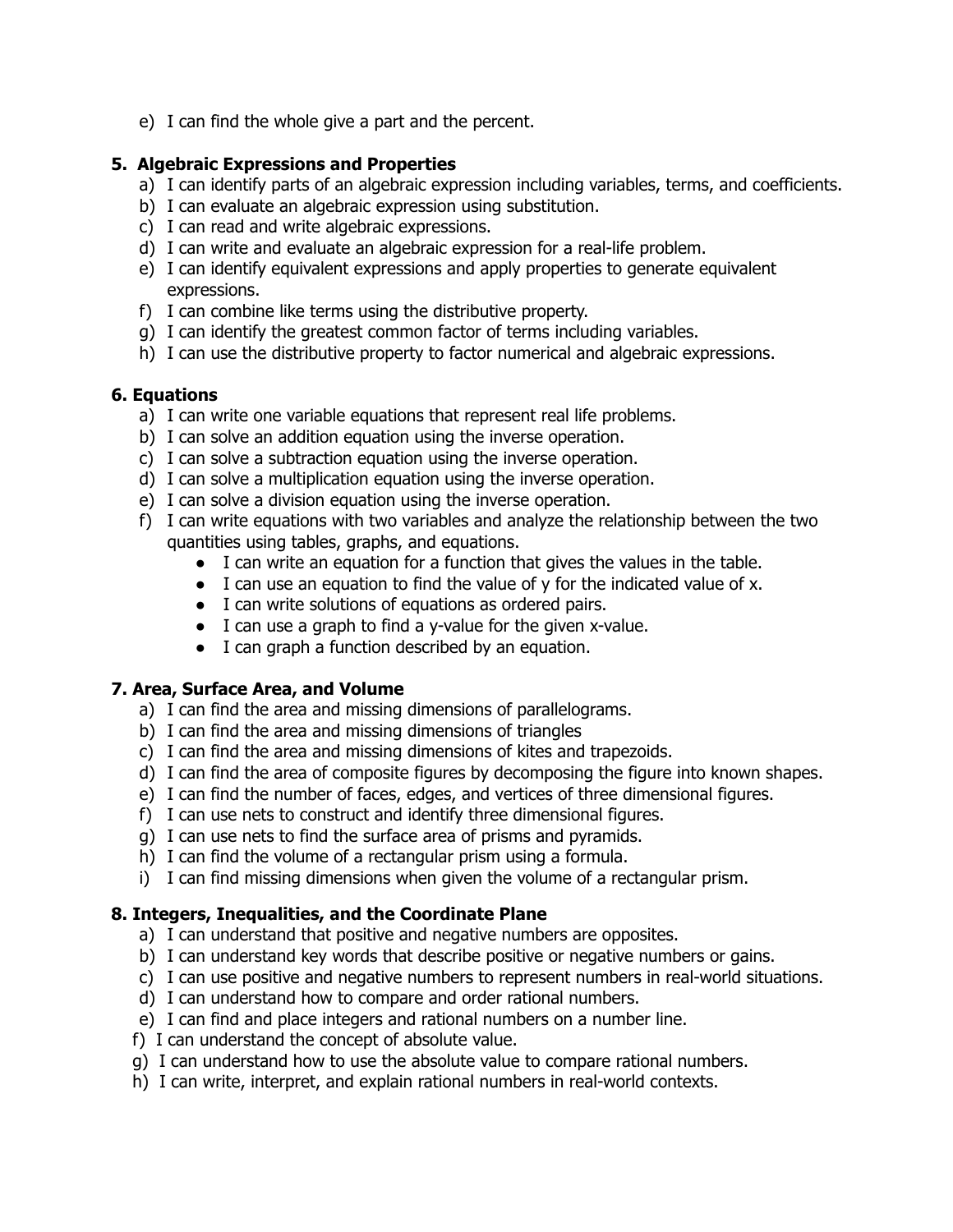- i) I can solve problems and graph points in all four quadrants of a coordinate plane.
- j) I can graph an ordered pair in the coordinate plane.
- k) I can determine which quadrant an ordered pair belongs to.
- l) I can recognize the difference in graphing a positive number versus a negative number and graphing its negative creates a reflection on a coordinate plane.
- m) I can reflect a given point (a,b) in the x-axis using (a,-b) and the y-axis using (-a,b).
- n) I can find the distance between points who share a coordinate.
- o) I can draw polygons in the coordinate plane and use them to solve real world problems.
- p) I can interpret inequality statements (with rational numbers) and place their solutions on a number line.
- q) I can write and solve one step inequalities.

#### **9. Statistical Measures**

- a) I can identify statistical questions and use data to answer them.
- b) I can find and interpret the mean, median, mode, and range of a data set.
- c) I can find and interpret the interquartile range of a data set.
- d) I can identify an outlier
- e) I can describe the effect of additional data and outliers
- f) I can find and interpret the mean absolute deviation of a data set.

#### **10. Data Displays**

- a) I can display and interpret data in stem-and-leaf plots.
- b) I can construct and interpret a frequency table, line plot, frequency table with intervals, and a histogram.
- c) I can identify the most appropriate display for a set of data
- d) I can describe the shape of data distributions
- e) I can identify the best measure of center and variation for describing the data
- f) I can find the quartiles of a set of data
- f) I can construct a box-and-whisker plot
- g) I can explain the parts of a box plot (whiskers and box) and what they represent.
- g) I can describe the measure of variation using a box-and whisker plot.
- h) I can compare data sets represented by box and whiskers plots.

#### **11. Compute & Evaluate Integers**

- a) I can add integers
- b) I can subtract integers
- c) I can multiply integers
- d) I can divide integers
- e) I can use order of operations to solve expressions with integers

#### **12. Financial Literacy**

a) I can apply percent of number to solve real world problems involving discount, sale price, sales tax, tip, and simple interest

#### **Additional SKills to Teach**

- I can identify equivalent fractions
- I can simplify a fraction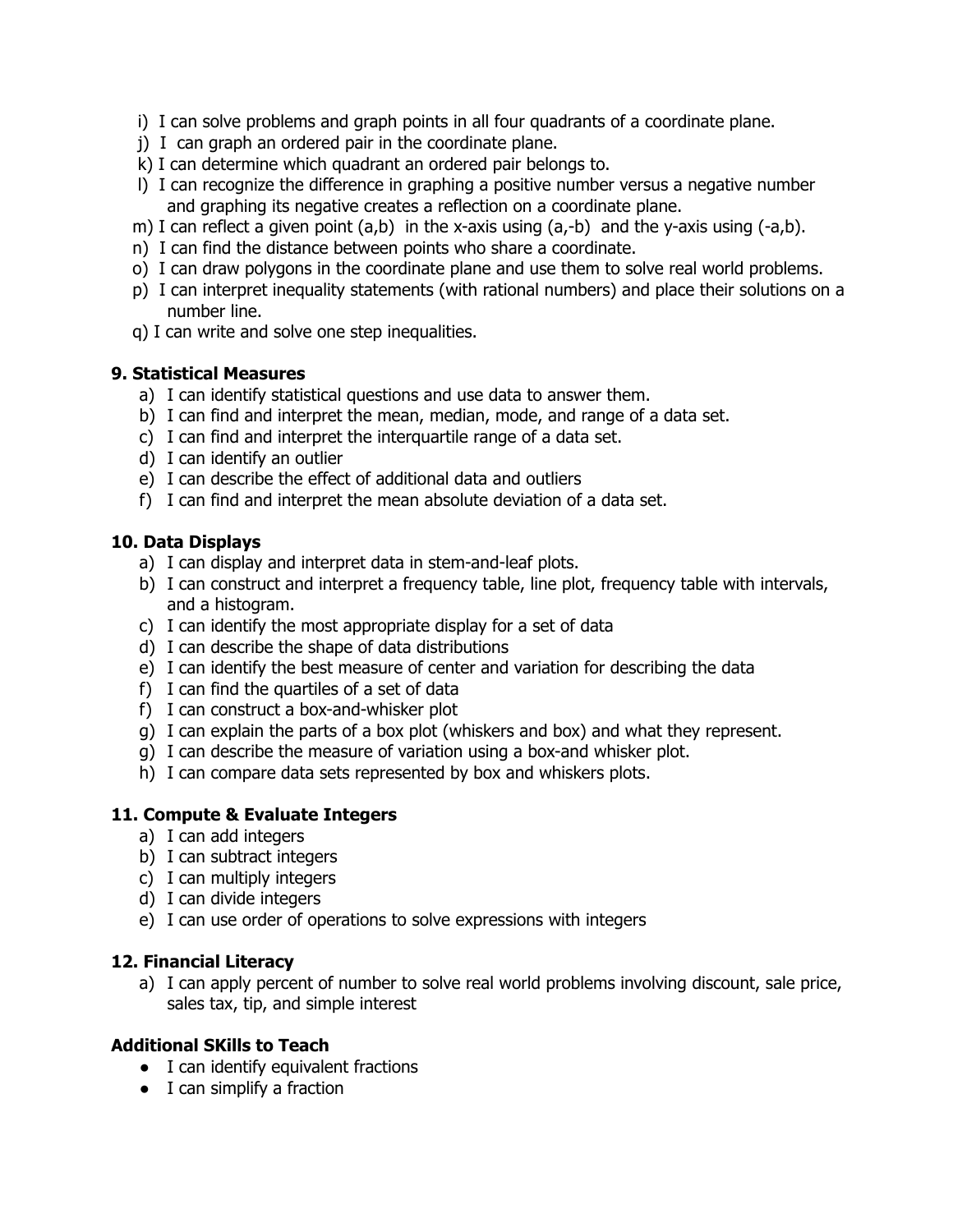- I can convert a mixed number to an improper fraction
- I can convert an improper fraction to a mixed number
- I can estimate with whole numbers and fractions.

#### **6th Grade Writing**

## **1. Use the writing process to plan, organize and compose both formal and informal documents in the narrative, expository, and argumentative modes.**

a) I can produce coherent writing with focused development, organization, and style appropriate to task, purpose, and audience.

b) I can develop and strengthen writing as needed by planning, revising, editing, rewriting, or trying a new approach.

c) I can write routinely over extended time frames for a range of tasks, purposes, and audiences.

d) I can use technology to produce and publish writing and to interact and collaborate with others.

e) I can produce writing that establishes and maintains a formal style.

f) I can use a variety of appropriate transitions (words, phrases, and clauses) to clarify the relationships among ideas and concepts, sequence, or signal shifts from one time frame or setting to another.

g) I can use precise language and domain-specific vocabulary to inform about or explain the topic.

#### **Informational/Explanatory**

a) I can write informative/explanatory texts to examine and express complex ideas and information

b) I can introduce a topic and organize ideas, concepts, and information

c) I can use strategies such as definition, classification, comparison/contrast, and cause/effect

d) I can conclude formatting (e.g., headings), graphics (e.g., charts, tables), and multimedia when useful to aiding comprehension

e) I can develop the topic with relevant facts, definitions, concrete details, quotations, or other information and examples

f) I can provide a concluding statement or section that follows from the information or explanation presented

#### **Arguments**

a) I can write arguments that support claims using clear reasoning and meaningful evidence.

b) I can introduce claim(s) and organize the reasons and evidence clearly

c) I can support claim(s) with clear reasons and relevant evidence, using credible sources and demonstrating an understanding of the topic or text.

d) I can use words, phrases, and clauses to clarify the relationships among claim(s) and reasons.

e) I can provide a concluding statement or section that follows from the argument presented.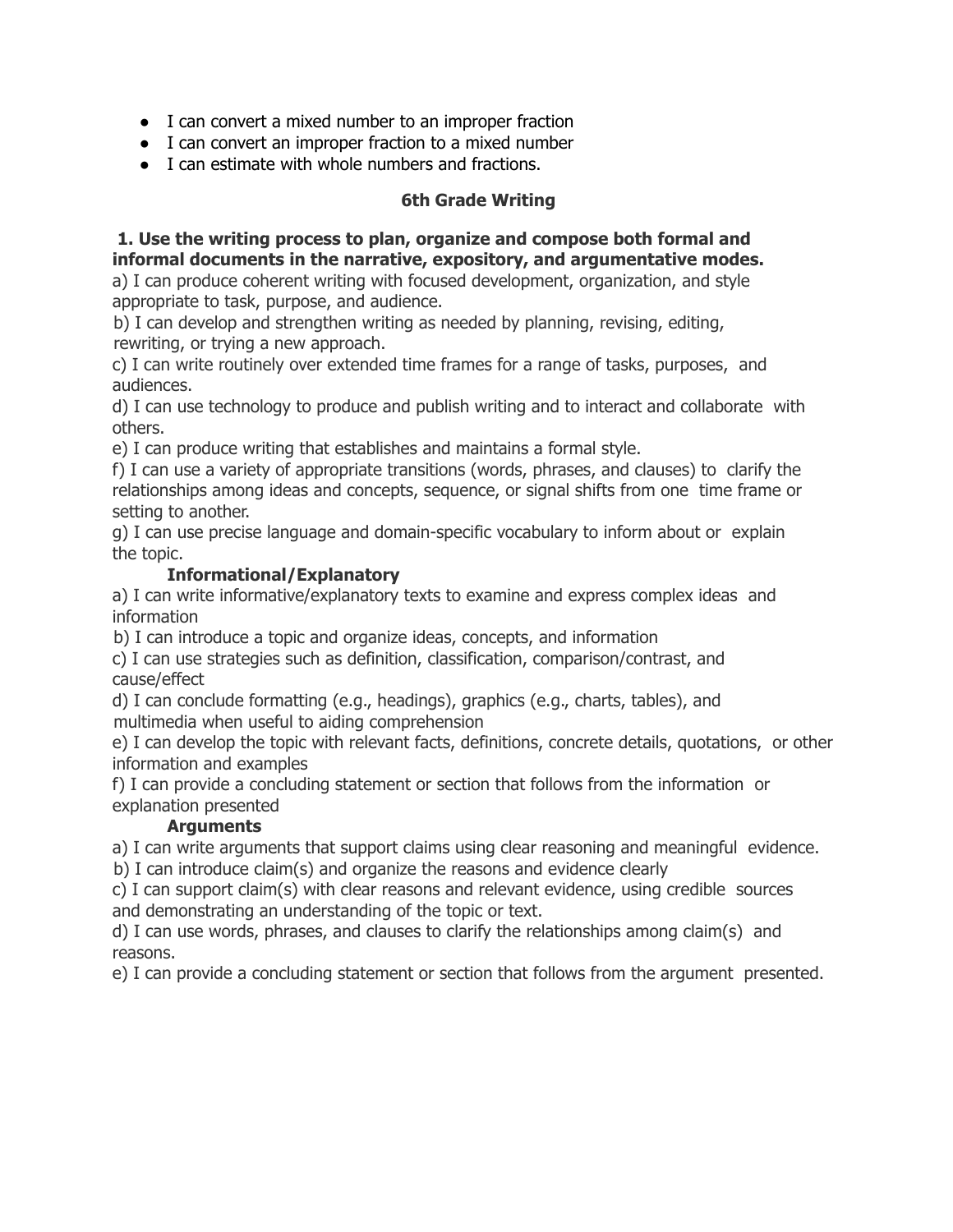# **Narrative**

a) I can write narratives to develop real or imagined experiences or events using well chosen details and well-structured plot

b) I can engage and orient the reader by establishing a context and introducing a narrator and/or characters

c) I can organize an event sequence that unfolds naturally and logically

d) I can use narrative techniques, such as dialogue, pacing, and description, to develop experiences, events, and/or characters

e) I can provide a conclusion that follows from the narrated experiences or events

## **2. Use the research process to support a thesis on a literary or non literary topic.**

a) I can conduct research projects based on focused questions, demonstrating understanding of the subject under investigation.

b) I can gather relevant information from multiple print and digital sources.

c) I can assess the credibility and accuracy of sources.

d) I can integrate information while avoiding plagiarism.

e) I can draw evidence from literary or informational texts to support analysis, reflection, and research.

# **6th Grade Language**

## **3. Demonstrate command of the conventions of Standard English grammar, capitalization, punctuation, and spelling in writing and/or speaking.**

a) I can use subjective, objective, possessive, and intensive pronouns correctly. g) I can correctly use pronouns in number and person.

b) I can identify antecedents and recognize the connection between the pronoun and its antecedents.

c) I can use commas to set apart nonessential information.

d) I can vary sentence patterns for meaning, interest, and style in different contexts.

e) I can demonstrate consistency in style and tone.

# **6th Grade Reading Comprehension and Application**

## **4. Apply reading strategies to materials for comprehension, main idea, tone, propaganda, and argument.**

a) I can make logical inferences based on what the text says explicitly.

b) I can cite textual evidence to support conclusions drawn from the text.

c) I can identify the main idea of text.

d) I can summarize supporting details and ideas.

e) I can determine the theme of a text.

f) I can read and comprehend complex literary and informational texts independently and proficiently.

g) I can identify an argument and specific claims in text and media formats, as well as, distinguish between claims that are supported by evidence and by those that are not supported.

h) I can evaluate the reasoning, validity, and relevance of evidence supporting an argument.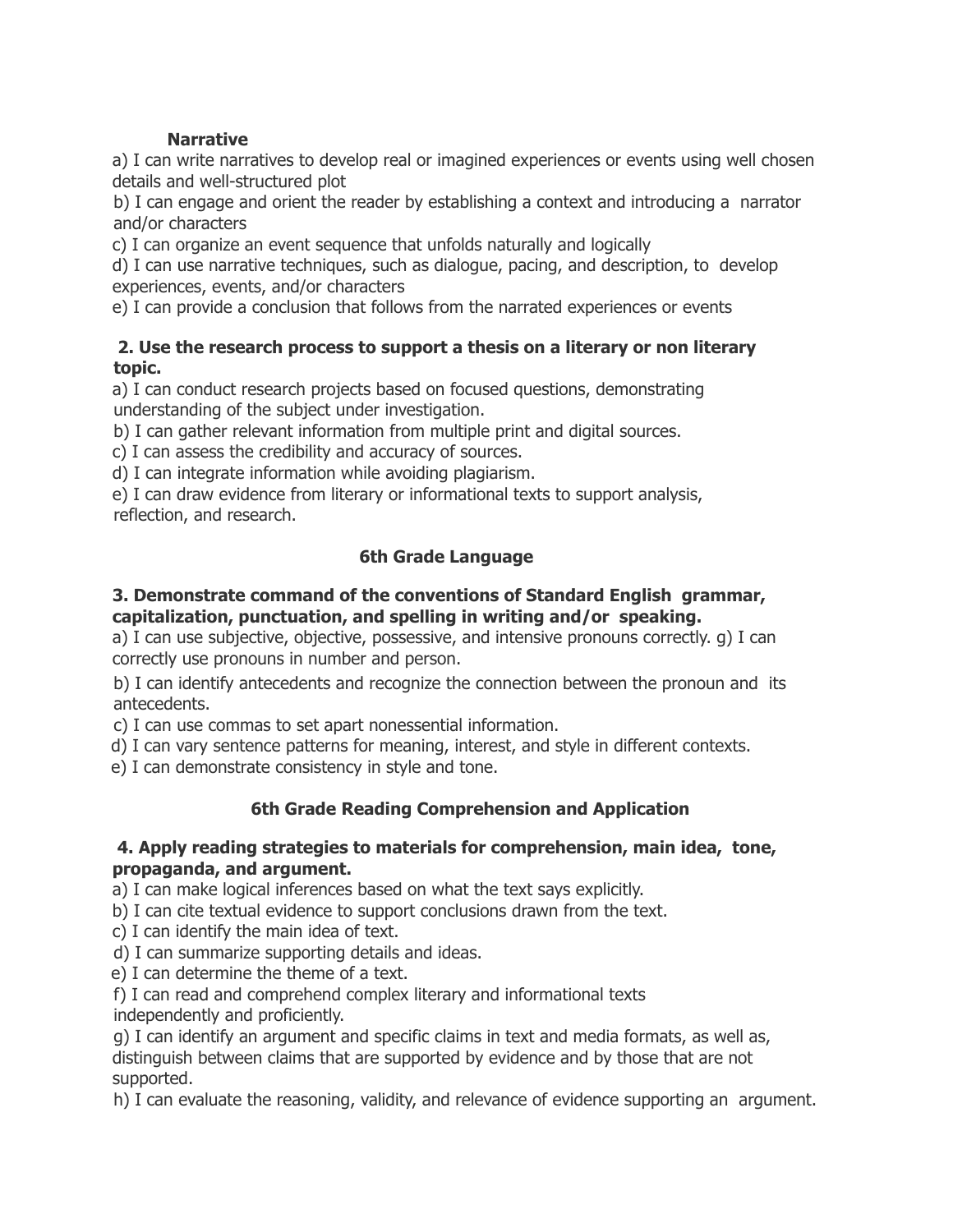## **5. Identify and interpret the author's style and structures of texts used in world literature, informational texts, and media.**

a) I can interpret words and phrases as they are used in a text.

b) I can determine the literal, connotative, and figurative meaning of words and phrases used in a text.

c) I can analyze how specific word choices change meaning and tone.

d) I can analyze how specific sentences, paragraphs, and larger portions of text (e.g. section, chapters, scenes, or stanzas) relate to each other.

#### **6. Analyze genre, tone, and plot, literary devices and elements and author's point of view and purpose in short stories, drama, poetry, informational texts and media.**

a) I can identify and begin to analyze elements of plot including setting,

characterization, exposition, rising action, climax, falling action, conflict, and resolution.

b) I can describe and begin to analyze how and why individuals, events, and ideas develop and change within a text as the plot progresses.

c) I can explain and begin to analyze how point of view shapes the content and style of a text.

d) I can identify the purpose of a text and analyze how all story components interact to shape the content and style of the text.

e) I can use various media formats to compare and contrast the presentation of literature, both seen and heard.

f) I can differentiate among odes, ballads, epic poetry, and science fiction. (AL only)

#### **7. Acknowledge different perspectives and make contemporary connections to world literature, informational documents, and media.**

a) I can analyze how two or more texts address similar themes and topics.

b) I can compare and contrast texts in different forms or genres (e.g., stories and poems; historical novels and fantasy stories) with their approaches to similar themes and topics.

# **6th Grade Speaking and Listening**

#### **8. Present information in a clear, concise, and logical manner appropriate for the task, audience, and purpose.**

a) I can prepare for and engage in conversations on a broad range of topics.

b) I can participate in collaborative discussions with diverse partners.

c) I can build on others' ideas by expressing my own ideas clearly and persuasively.

d) I can integrate and evaluate information presented in diverse media and formats.

e) I can evaluate a speaker's point of view, reasoning, and use of evidence.

f) I can use digital media and visual displays to express information and enhance understanding of presentations.

g) I can adapt speech to a variety of contexts and communicative tasks, demonstrating command of formal English.

# **6th Grade Vocabulary**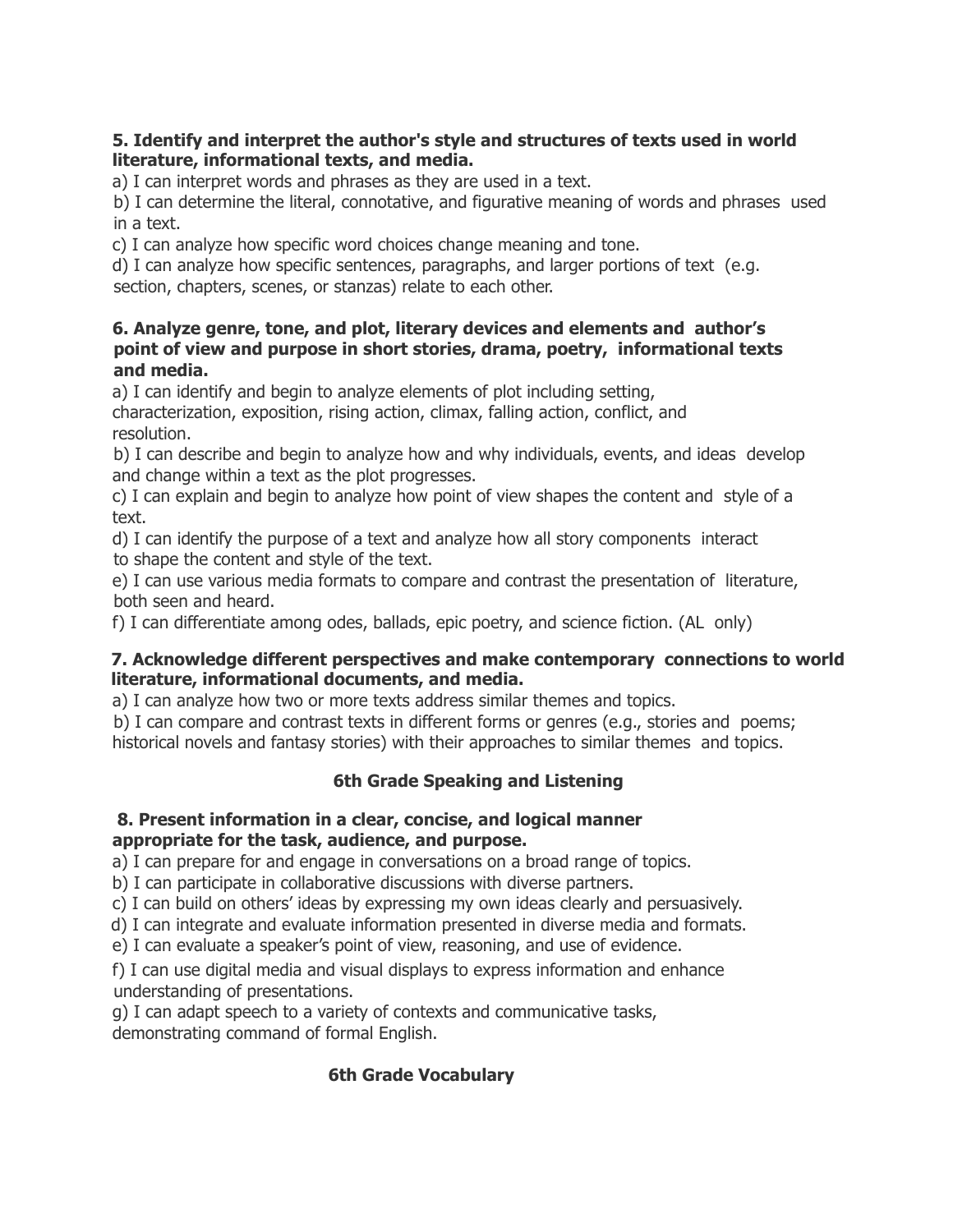#### **9. Determine the meaning of unknown and/or multiple-meaning words, and phrases in grade-level texts.**

a) I can use context (e.g., the overall meaning of a sentence, paragraph, or text; a word's position or function in a sentence) as a clue to the meaning of a word or phrase and the relationship between words.

b) I can consult reference materials (e.g., dictionaries, glossaries, thesauruses), both print and digital, to find the pronunciation, meaning, part of speech, etymology, or to determine or clarify the word.

c) Use Greek or Latin prefixes and roots as clues to the meaning of a word.

d) I can demonstrate independence in gathering vocabulary knowledge when

considering a word or phrase important to comprehension or expression.

## **10. Expand vocabulary to increase reading comprehension and strengthen communication.**

a) I can demonstrate understanding of word relationships (e.g., stingy, scrimping, economical, unwasteful, thrifty) and nuances in word meanings.

b) I can explain figurative language such as figures of speech in context.

c) I can gather and accurately use a range of general academic and domain-specific words and phrases sufficient for reading, writing, speaking, and listening at the college and career readiness level (e.g. hyperbole, quadrilateral, hypothesis, anarchy, Bloom's Taxonomy).

# **6th Grade Science Learning Targets**

# **Earth's Place in the Universe**

#### **1. Create and manipulate models (e.g. physical, graphical, and conceptual) to describe the cyclic patterns of day/night, length of a year, seasons, tides, eclipses, and lunar phases**.

a) I can explain how people's ideas about Earth as a planet have evolved through history.

b) I can examine the diameters of the Sun, Earth, and Moon, and their relative distances from each other.

c) I can demonstrate the rotation and revolution of the earth around the sun.

d) I can explain how shadows reveal relationships between time of day and the apparent position of the Sun in the sky.

e) I can explain how shadows change according to the time and day of the year.

f) I can track, model, and illustrate the phases of the moon as seen from Earth.

g) I can demonstrate how Earth is tilted on its axis and that this tilt, by affecting the angle of incidence of sunlight, is responsible for the seasons.

h) I can explain tides as the periodic rise and fall of sea level.

i) I can graph and analyze patterns in the times and heights of tides.

j) I can model and analyze the conditions under which the Moon and Earth's shadows cause eclipses.

# **2. Develop and use models and simulations to explain the role of gravity in affecting the motions of celestial bodies within galaxies and the solar system.**

a) I can describe how mass and weight are related.

b) I can explain how surface gravity depends on the mass and radius of planets.

c) I can explain the effect of gravity on orbital speed and period.

d) I can explain the relationship between orbital speed and orbital period.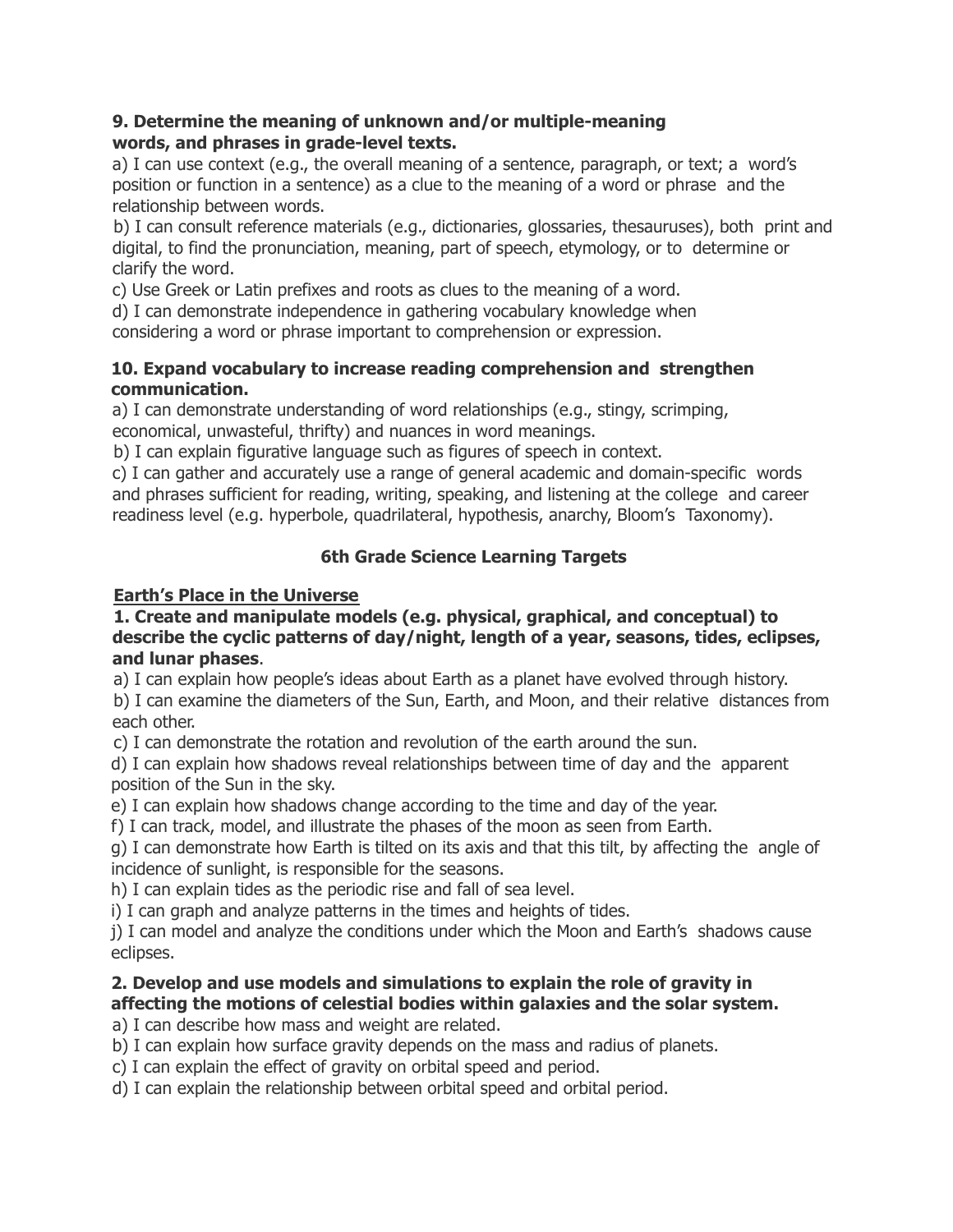e) I can describe how the motion of planets are caused by the unbalanced force exerted by the Sun's gravity.

f) I can explain the relationship between gravity and orbital speed/periods.

## **3. Develop and use models and analyze and interpret data to determine scale properties of objects in the solar system.**

a) I can identify and locate the celestial bodies within our solar system.

b) I can construct a scale model to represent the relationships between the planets, moon, and Sun.

c) I can organize given data on solar system objects from various instruments to allow for analysis and interpretation.

d) I can use quantitative analyses (scale) to describe similarities and differences among solar system objects.

e) I can define an astronomical unit.

f) I can relate distance (as measured in AU) to the length of revolution.

g) I can analyze the position of the asteroid belt using mathematical patterns (Bode's Law).

h) I can compare and contrast asteroids, meteors and comets.

i) I can describe the impact of meteorites on planet surfaces.

# **Earth's Systems**

## **4. Construct scientific explanations using geologic evidence to identify how different processes shaped Earth's history.**

a) I can describe the damage caused by an earthquake.

b) I can locate earthquake locations on a world map.

c) I can model and describe different types of earthquake waves (Primary & Secondary, Surface).

d) I can analyze earthquake wave patterns on an actual seismograph .

e) I can locate the epicenter of an earthquake using data from multiple seismograph stations.

f) I can analyze locations, depths and magnitudes of earthquakes.

g) I can explain the difference between earthquake magnitude and intensity.

h) I can describe the connection between volcanic eruptions and their role in the formation of mountain chains and ocean basins.

i) I can explain the theory of plate tectonics.

j) I can explain how the movement of tectonic plates has shaped and is shaping Earth's surface (folding, faulting).

# **5. Provide evidence from data of the distribution of fossils and rocks, continental shapes, and seafloor structures to explain past plate motions.**

a) I can create a model to demonstrate the motion of tectonic plates and their impact on geographic features (colliding, separating, and sliding past each other).

b) I can analyze the theory of continental drift through the evidence of rocks and fossils.

c) I can explain faults as fractures in the earth's crust,

d) I can model a fault system to explain how friction relates to earthquakes.

# **6. Use models to construct explanations of the various biogeochemical cycles of Earth and the flow of energy that drives these processes.**

a) I can explain how carbon, oxygen, nitrogen, and nutrients are cycled through animals, plants, and the atmosphere.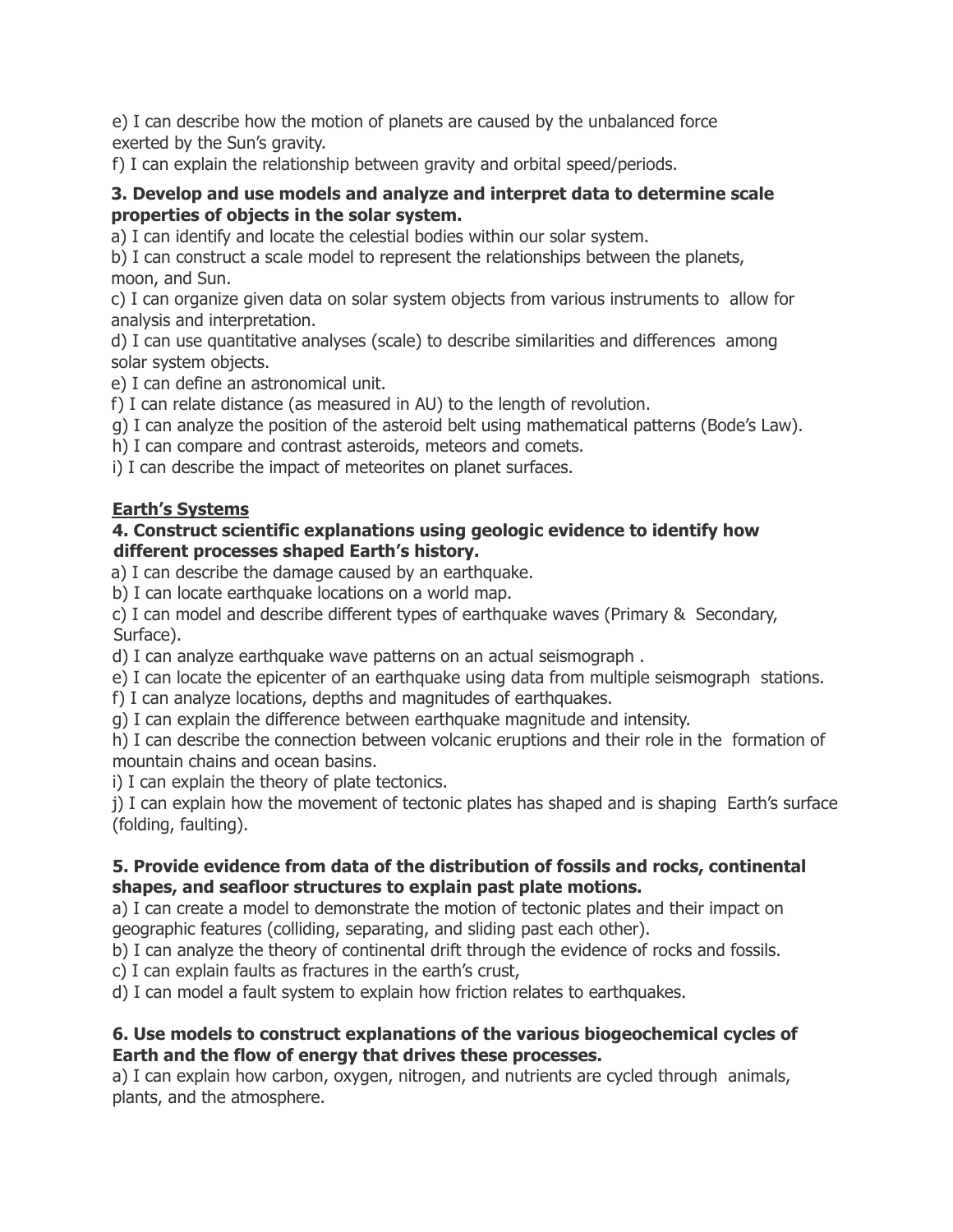b) I can name and explain the stages of the water cycle as well as the cycling that occurs.

c) I can illustrate paths in which carbon can move throughout the environment.

d) I can discuss how humans influence the carbon cycle.

e) I can describe how nitrogen cycles indefinitely through the Earth system.

f) I can discuss why nitrogen is essential for life.

g) I can describe the cycle as nonlinear traveling between living things and the physical environment.

#### **7. Plan and carry out investigations that demonstrate the chemical and physical processes that form rocks and cycle Earth materials.**

a) I can identify the properties of igneous rock.

b) I can simulate the movement of magma as it rises through fractures and changes the shape of the earth's surface.

## **8. Use models to explain how the flow of Earth's internal energy drives a cycling of matter between Earth's surface and deep interior causing plate movements.**

a) I can label and describe the layers of the earth.

b) I can illustrate Wegner's theory of the Continental Drift.

c) I can describe characteristics of tectonic plates.

d) I can differentiate among divergent boundaries, convergent boundaries, and transform boundaries.

e) I can illustrate the process of subduction.

f) I can describe how convection currents cause tectonic plate movement.

#### **9. Use research-based evidence to propose a scientific explanation for how the distribution of Earth's resources such as minerals, fossil fuels, and groundwater are the result of ongoing geoscience processes.**

a) I can investigate how minerals and fossil fuels are related.

b) I can compare and contrast renewable and nonrenewable natural resources.

c) I can explore how resources are limited and often non-renewable.

d) I can develop a logical argument of how distributions of natural resources are significantly changing as a result of removal by humans.

e) I can analyze examples of uneven distributions of resources as a result of past processes.

f) I can consider the relationships among fossils, dinosaur extinctions, and asteroid impacts.

g) I can model fossil formation, excavation and identification.

# **10. Develop and use models of Earth's interior composition to illustrate the resulting magnetic field and to explain its measurable effects.**

a) I can describe the layers of the Earth and its composition.

b) I can explain how the composition of the Earth creates magnetic fields.

c) I can create a model to demonstrate the Earth's magnetic field.

d) I can illustrate the impact of magnetic fields on Earth.

e) I can describe the magnetic properties of the Earth and the Sun.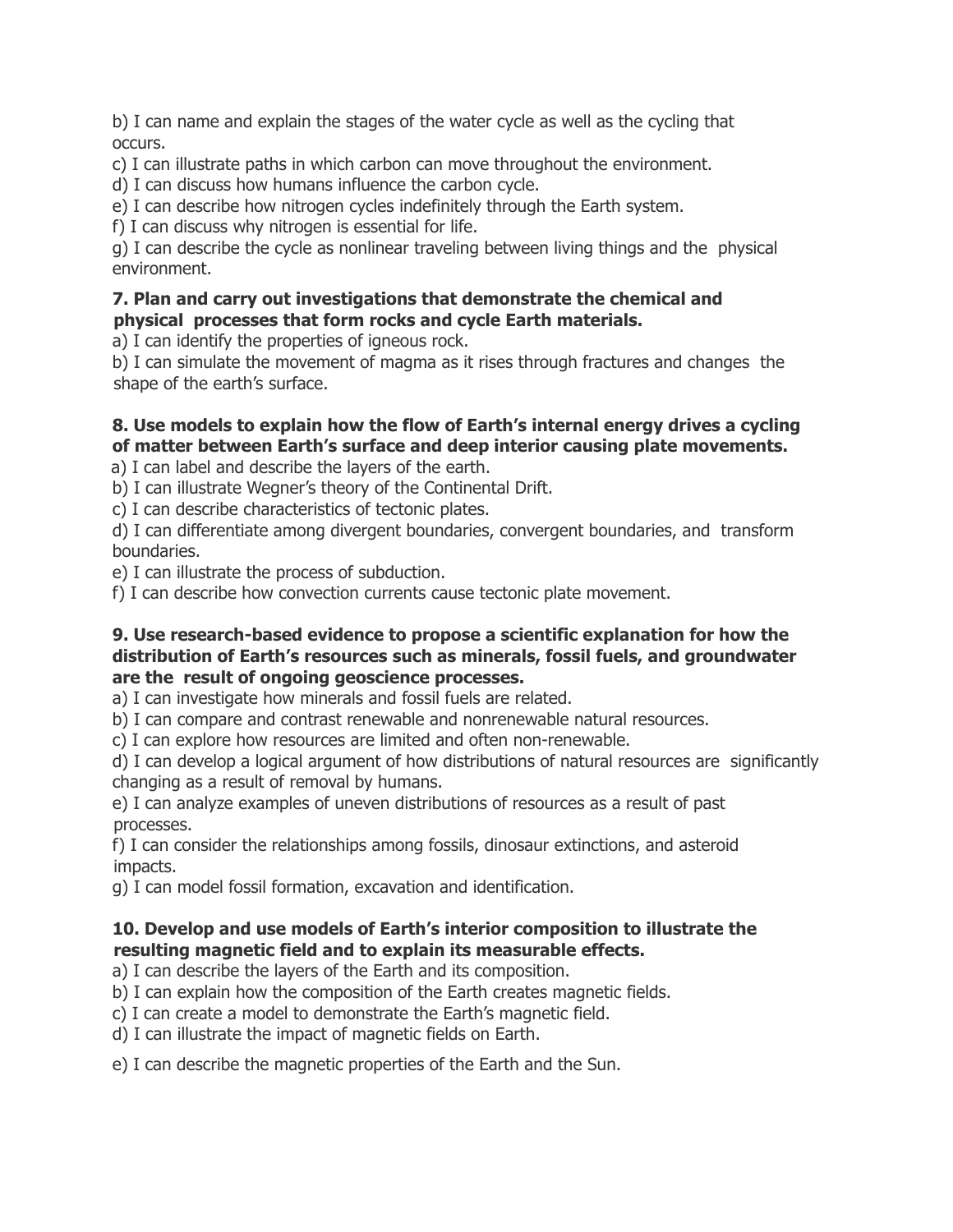#### **11. Integrate qualitative scientific and technical information to support the claim that motions and complex interactions of air masses result in changes in weather conditions.**

a) I can identify the structure and composition of the atmosphere.

b) I can differentiate weather from climate.

c) I can describe the movement of an air column over warm and cold surfaces.

d) I can explain how warm air creates unstable air masses and cold air creates stable air masses and the causes of each.

e) I can explain storm surges and their effect on coastal configurations.

#### **12. Use models to explain how the rotation of Earth and unequal heating of its surface create patterns of atmospheric and oceanic circulation that determine regional climates.**

a) I can locate weather events on a world map.

b) I can model the movement of air in a tornado or hurricane.

c) I can write a working definition of a vortex.

d) I can explain the difference between a tornado watch and a tornado warning.

e) I can describe the three stages of a thunderstorm.

f) I can compare and contrast tornadoes and hurricanes.

g) I can create a usable Public Service Announcement regarding severe weather events.

h) I can model how different temperatures/humidity form convection currents.

i) I can model how the curve of the Earth causes ocean temperatures to vary.

j) I can list and describe the types of ocean currents.

k) I can model the effect of water temperatures on density and on water movement.

l) I can explain the effect of wind on surface currents.

m) I can analyze the effects of ocean currents on global climates

# **13. Use experiments to investigate how energy from the sun is distributed between Earth's surface and its atmosphere by convection and radiation.**

a) I can identify and discuss the source of Earth's heat.

b) I can demonstrate how different surfaces (water and soil) heat and release heat at different rates.

c) I can use an infrared thermometer to understand how different surfaces radiate energy.

d) I can name and describe the layers of the atmosphere.

# **14. Analyze and interpret data to describe how various human activities and natural processes may cause changes in local and global temperatures over time.**

a) I can form definitions of greenhouse gases and the greenhouse effect.

b) I can analyze global warming diagrams and resources to obtain a clear understanding of this scientific process.

c) I can conduct research using a variety of primary sources to explore perspectives in the global warming debate.

d) I can develop an argument regarding global warming and support this viewpoint with reasons, facts, and examples.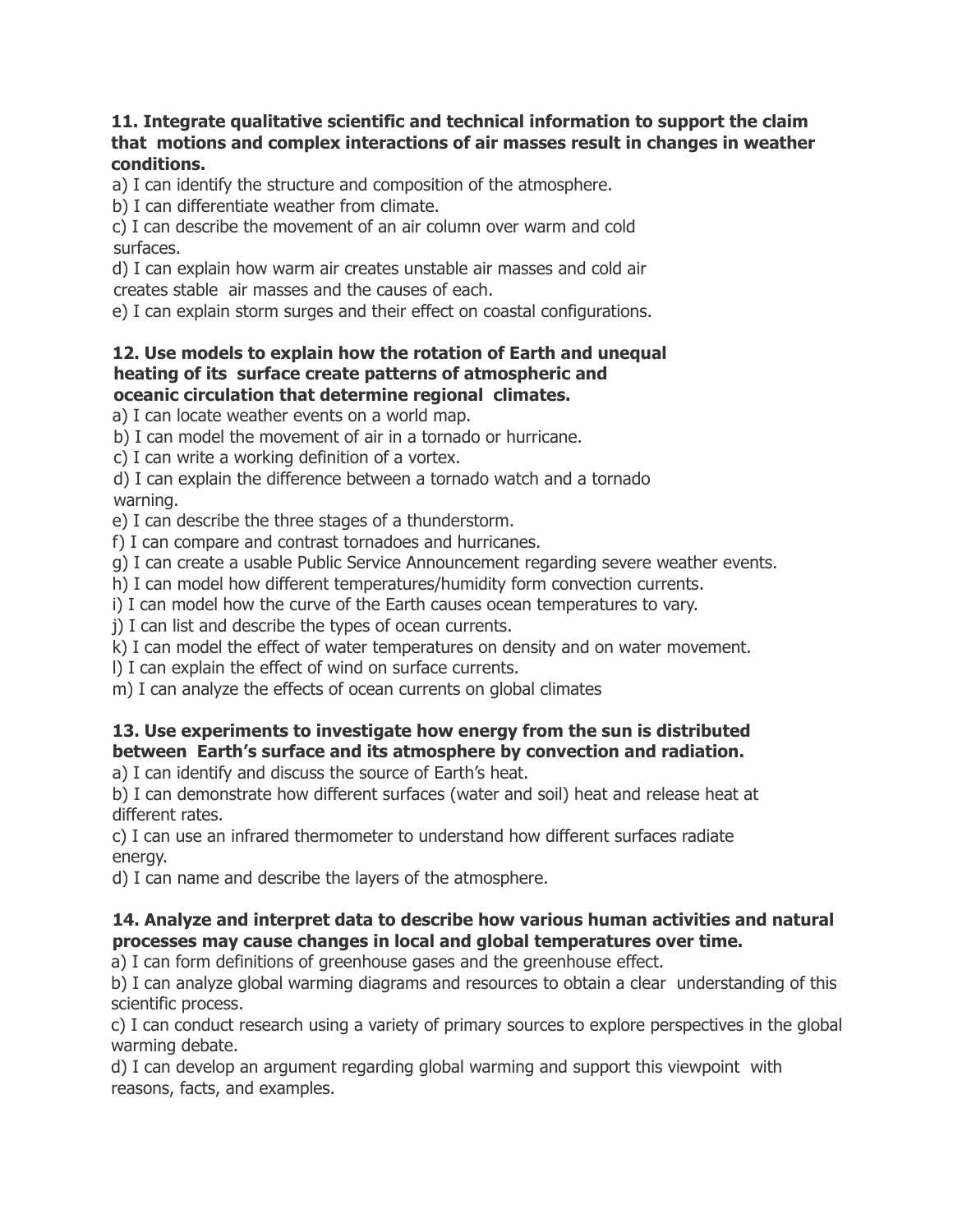e) I can identify materials ejected by volcanic activity.

f) I can name the volcanic gasses that act as greenhouse gasses g) I can describe how sulfur aerosols act to cool the atmosphere.

h) I can compare and contrast the effect of human activity to volcanic activity on the temperature of the atmosphere.

## **Earth and Human Activity**

#### **15. Analyze evidence to explain how changes in human population, per capita consumptions of natural resources, and other human activities affect Earth's systems.**

a) I can describe the trends of human population growth.

b) I can explain the basic attributes of exponential growth (slow start, fast finish).

c) I can discuss potential impacts of current population trends on our future lives.

d) I can research and summarize news articles about population and environmental trends.

e) I can connect evidence to the claim that natural resource consumption causes changes in Earth's systems.

f) I can implement scientific principles to design processes for monitoring and minimizing human impact on the environment.

g) I can research and recognize global inequities in consumption of the Earth's natural resources.

h) I can describe sustainable actions/technologies and identify how they benefit the planet.

## **6 th Grade Social Studies Learning Targets**

# **READING AND WRITING IN SOCIAL STUDIES**

#### **1. Implement argument, research, and interpretation of content throughout the social studies curriculum.**

- a) I can **interpret** primary and secondary documents.
- b) I can **assess** leadership qualities and their influence on society.
- c) I can **evaluate** sources of information to identify bias and prejudice.
- d) I can **make** connections between the historic and modern worlds.
- e) I can **analyze** content through charts, graphs and maps.
- f) I can **analyze** complex literary and informational texts pertaining to content.

# **DISCRIMINATION AND PREJUDICE**

#### **2. Explain the effects prejudice and discrimination had on different groups of people living in America.**

- a) I can **evaluate** how specific groups were discriminated against throughout the 20th century.
- b) I can **give examples** of prejudice and discrimination of different groups of people throughout the 20<sup>th</sup> century.
- c) I can **list examples of** the discrimination of certain groups during World War II.

# **SOCIAL AND POLITICAL MOVEMENTS**

**3. Assess the impact of the Industrialization Period in the United States.**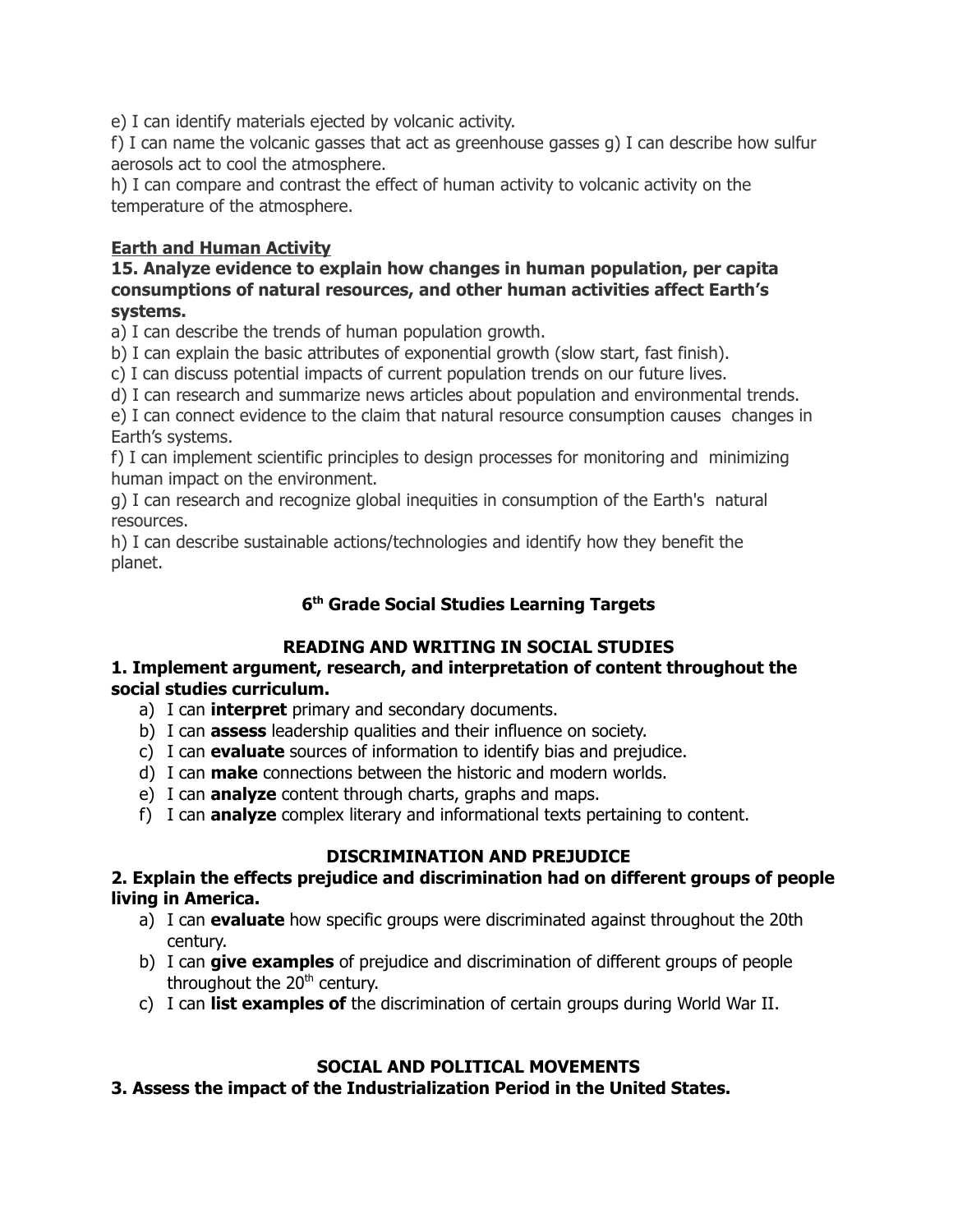- a) I can **describe** the impact of new discoveries and inventions on life in the U.S. during the Industrialization Period.
- b) I can **summarize** how the expansion of the railroads changed the way of life in America.
- c) I can **recall** the benefits and problems of the Industrialization Period.
- d) I can **discuss** how labor unions helped workers gain power.

#### **4. Examine the changing social conditions of people living in the United States during the Progressive Period.**

- a) I can **recall** political and social leaders of the Progressive Movement.
- b) I can **explain** how journalists helped shape the reform movement.
- c) I can **identify** labor, political, and social reforms during the Progressive Movement.
- d) I can **summarize** political reforms of the Progressive Movement.
- e) I can **recognize** the changes for women beginning in the Progressive Movement.

# **5. Evaluate the impact of the Civil Rights Movement.**

- a) I can **identify** leaders of the Civil Rights Movement.
- b) I can **recognize the goals** of the Civil Rights movement.
- c) I can **trace** the steps women and minorities took to acquire equal rights.
- d) I can **construct** a timeline of important events in the Civil Rights Movement.
- e) I can **evaluate** the impact of key events and leaders during the Civil Rights Movement.

## **WAR AND IMPACT OF WAR**

## **6. Analyze the causes, significant events, and consequences of World War I.**

- a) I can **trace** the events that led to the Great War.
- b) I can **justify** America's reasons for involvement.
- c) I can **identify** significant people and groups involved in the Great War.
- d) I can **describe** the military and civilian preparations made by the United States for entering the Great War.
- e) I can **explain** ways America helped the Allied Powers in the Great War.
- f) I can **locate** on a map the countries involved in the Great War.
- g) I can **analyze** technological advances and their impact on the Great War.
- h) I can **recall** details about significant battles of the Great War.
- i) I can **evaluate** the impact of the Great War and the Treaty of Versailles.

# **7. Analyze the causes, significant events, and consequences of World War II.**

- a) I can **locate** on a map the countries involved in World War II.
- b) I can **recognize** significant people from World War II.
- c) I can **outline** the steps that led to World War II.
- d) I can **locate** on a map key engagements of World War II.
- e) I can **summarize** significant battles of World War II.
- f) I can **explain** the events leading to America's entry into World War II.
- g) I can **summarize** the attack of Pearl Harbor and its impact on America.
- h) I can **describe** changes on the American homefront during World War II.
- i) I can **argue** the United States' decision to develop and use the atomic bombs.
- j) I can **define** the Holocaust.
- k) I can **identify** groups targeted by the Nazis during the Holocaust.
- l) I can **trace** the events that led to the Holocaust.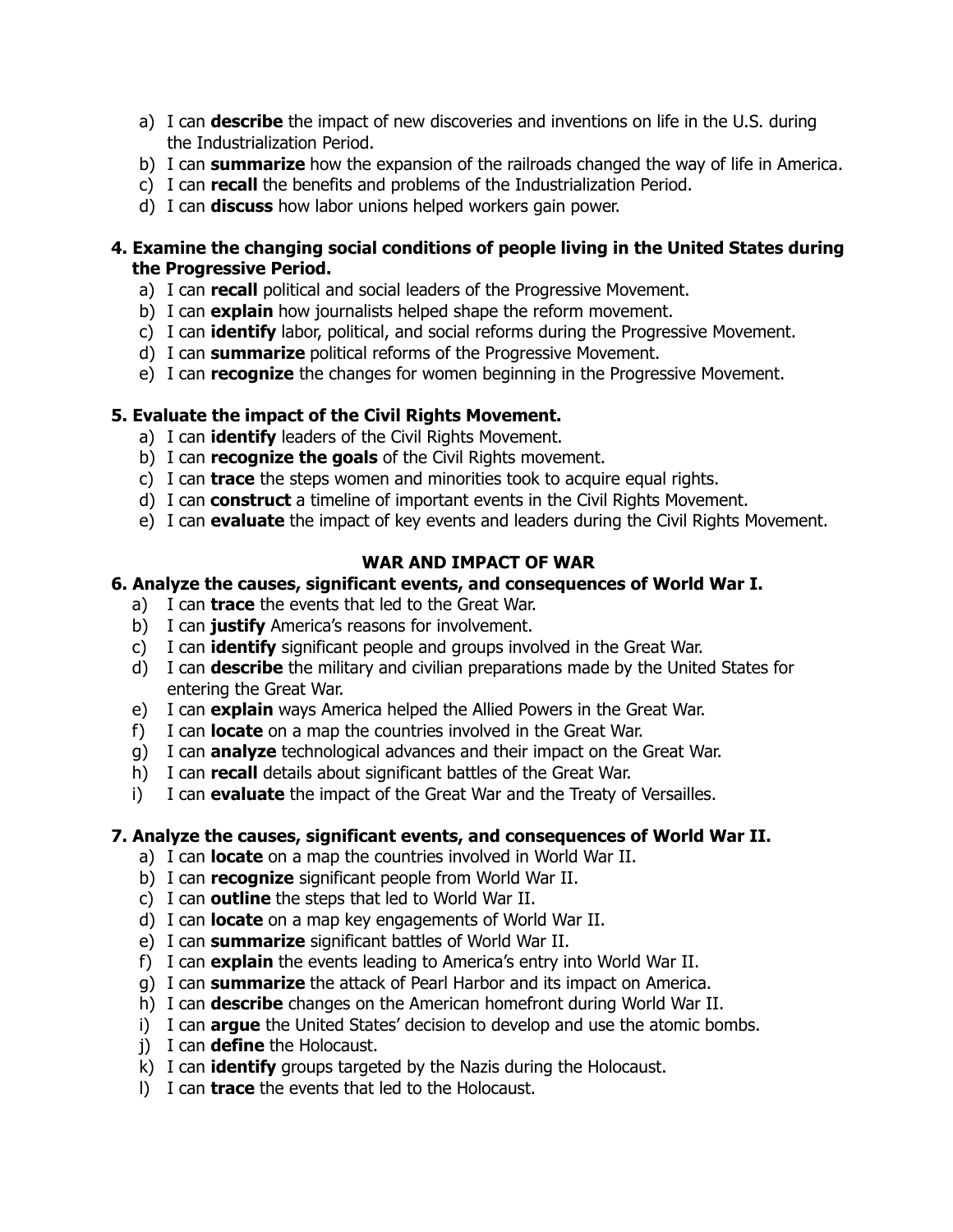- m) I can **explain** the power of propaganda in Nazi Germany.
- n) I can **describe** the difficult conditions for Jews in Europe during the Holocaust.
- o) I can **recall** important people and events in the Holocaust.
- p) I can **evaluate** the impact of World War II.

#### **8. Discuss critical events related to the tensions and conflicts as a result of the rise of communism after World War II.**

- a) I can **define** communism.
- b) I can **state** ways the U.S. attempted to stop the spread of communism.
- c) I can **explain** the meaning of the Iron Curtain and its effect on Europe.
- d) I can **explain** policies and events that intensified the Cold War. (Truman Doctrine, Marshall Plan, Berlin Blockade, Berlin Airlift, NATO, Warsaw Pact)
- e) I can **list** ways the Cold War resulted in armed conflicts. (Korea, Vietnam)
- f) I can **recall** significant details about the Korean conflict.
- g) I can **discuss** America's involvement in the Korean conflict.
- h) I can **describe** the effects of the Cold War on the U.S. and abroad.
- i) I can **recognize** economic policies and political issues of presidential administrations during the Cold War era. \*Eisenhower 1950's, JFK/Johnson 1960's
- j) I can **discuss** significant events of the space race and arms race between the Soviet Union and the United States. \*1950's unit, Civil Rights (60's) unit

## **CULTURE AND SOCIETY**

#### **9. Analyze the significant changes in American society at the turn of the century.**

- a) I can **list** reasons immigrants left their homes for America.
	- b) I can **describe** an immigrant's experience traveling to America.
- c) I can **summarize** an immigrant's journey through Ellis Island.
- d) I can **discuss** hardships immigrants faced in America.
- e) I can **evaluate** the influence of immigrants in America.
- f) I can **simulate** the experience of an immigrant coming to America.

#### **10. Summarize the important changes in the United States during the 1920s.**

- a) I can **discuss** important people of the 1920's and their contributions to America.
- b) I can **describe** changes for the modern woman.
- c) I can **identify** the factors that contributed to prejudice toward foreigners.
- d) I can **explain** the Red Scare.
- e) I can **analyze** the impact of new inventions on the American way of life.
- f) I can **describe** how the prosperity of the 1920s affected the nation and the American people.
- g) I can provide examples of the cultural changes in America during the 1920's.
- h) I can **compare and contrast** the political and economic policies of the Harding, Coolidge, and Hoover administrations.

#### **11. Examine the worldwide economic and social impact of the Great Depression.**

- a) I can **identify** the causes of the Great Depression.
- b) I can **explain** the impact of the Great Depression on the American people and the world.
- c) I can **analyze** the presidents' responses to the Great Depression.
- d) I can **recall** the purpose of the alphabet agencies of the New Deal.